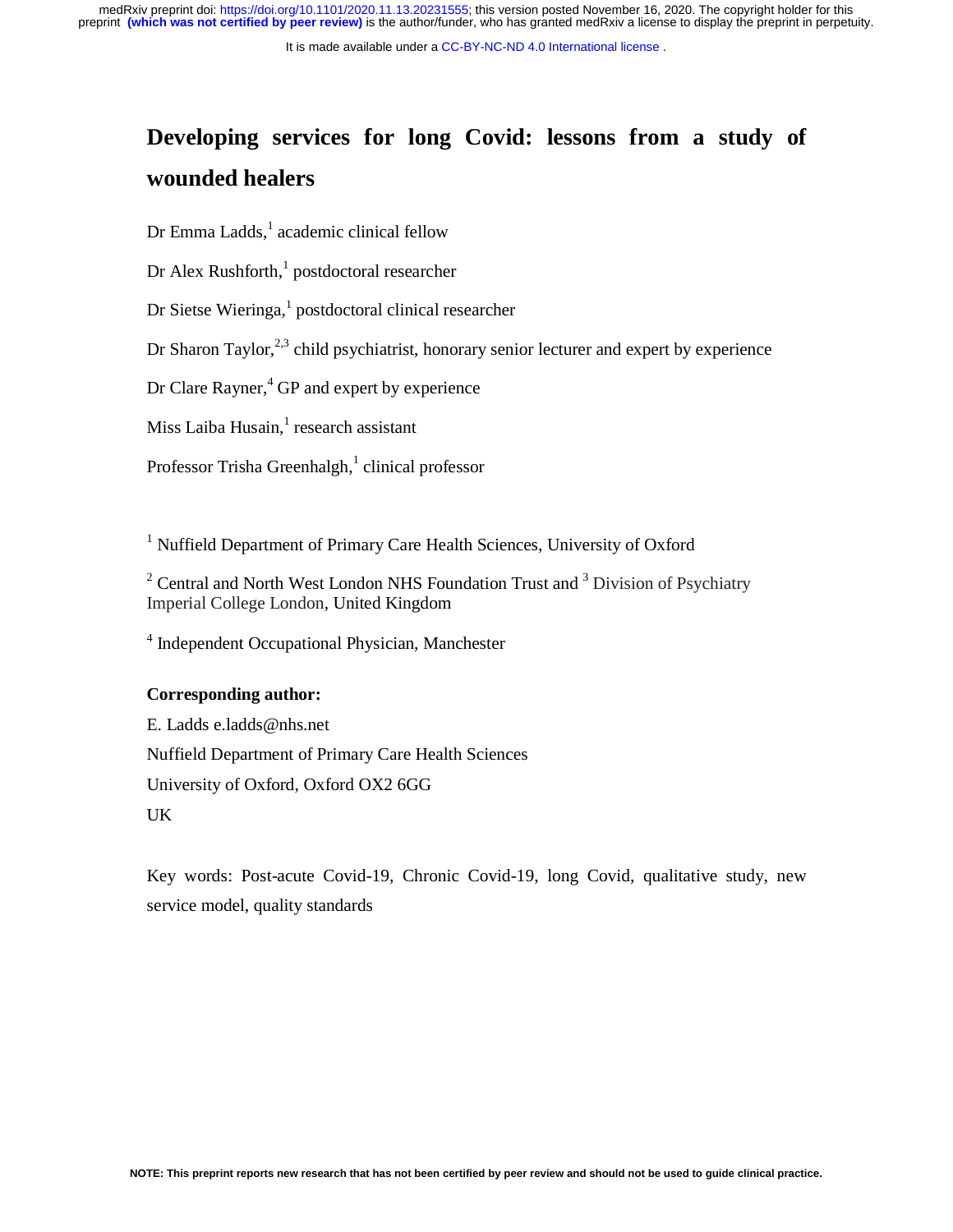## Abstract

Persistent symptoms lasting longer than 3 weeks are thought to affect 10-20% of patients following Covid 19 infection. No formal guidelines exist in the United Kingdom for treating 'long Covid' patients and services are sporadic and variable, although additional funding is promised for their development.

In this study narrative interviews and focus groups are used to explore the lived experience of 43 healthcare professionals with long Covid. These individuals see the healthcare system from both professional and patient perspectives thus represent an important wealth of expertise to inform service design.

We present a set of co-designed quality standards highlighting equity and ease of access, minimal patient care burden, clinical responsibility, a multidisciplinary and evidence-based approach, and patient involvement and apply these to propose a potential care pathway model that could be adapted and translated to improve care of long Covid patients.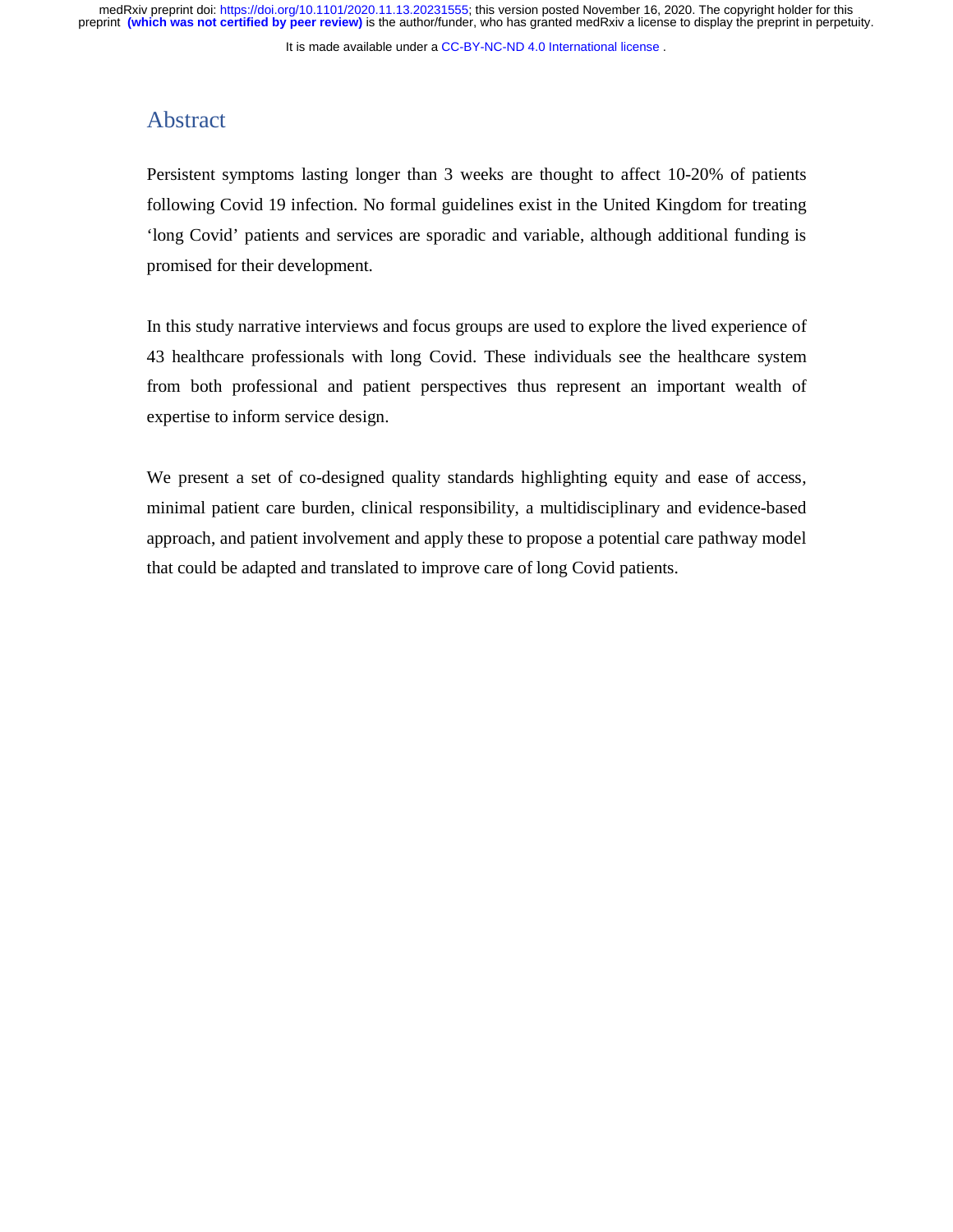## Summary box

## What is known?

- 
- Persistent symptoms ("long Covid") occur after Covid-19 in 10-20% of sufferers<br>
Pervices to manage and rehabilitate patients with long Covid are not yet optimal<br>
FIK healthcare workers experience at least a threefold great
- Services to manage and rehabilitate patients with long Covid are not yet optimal<br>UK healthcare workers experience at least a threefold greater risk of Cov UK healthcare workers experience at least a threefold greater risk of Covid-19 infection and face significant occupational exposure
- Healthcare workers with long Covid can offer important insights into service design and development

## What is the question?

 What are the experiences of healthcare workers with long Covid and what are the implications from these for service development?

## What was found

- Healthcare workers experienced a confusing novel condition that imposed high levels of uncertainty and a significant personal and professional impact.<br>• Using professional contacts, patient- and professional Mindlines, s of uncertainty and a significant personal and professional impact.
- Using professional contacts, patient- and professional Mindlines, support groups and Communities of Practice all helped to minimize this uncertainty and high quality therapeutic relationships were essential to cope with it.
- Many experienced a lack of compassion during interactions with the healthcare system and were frustrated by challenges accessing, or absence of, appropriate services .
- Suggestions for improvement included an integrated, multi-disciplinary assessment and rehabilitation service; a set of clinical quality standards; and co-created research and service development.

## What is the implication for practice now?

 This study supports and extends the principles outlined in recently-developed NHS long Covid quality standards and will inform and support design of dedicated long Covid services.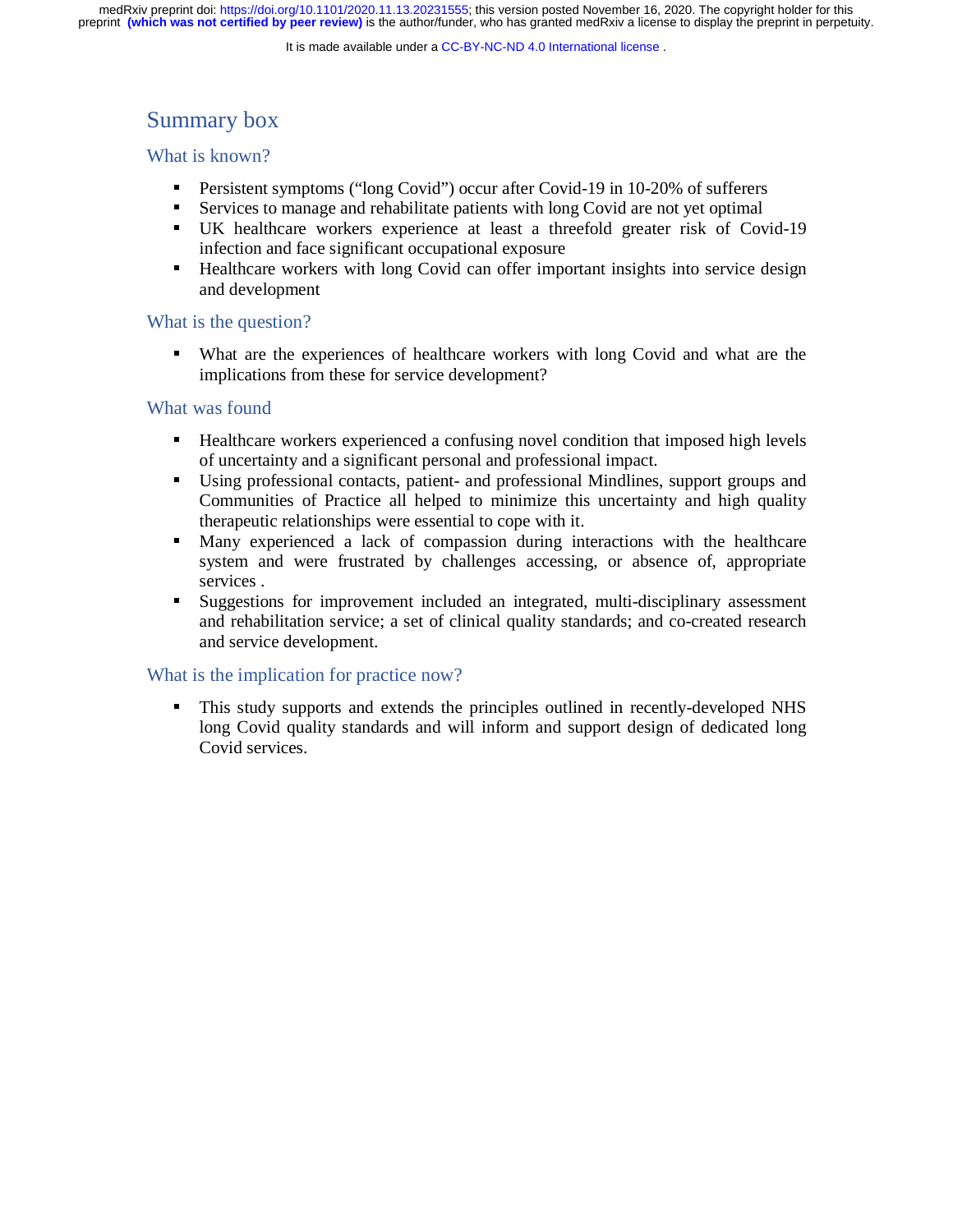It is made available under a CC-BY-NC-ND 4.0 International license.

## Introduction

In the UK, Covid-19 has struck a healthcare system already at breaking point. The number of GPs per 100,000 is at its lowest since  $2003$ ,<sup>1</sup> there is a nursing shortage of  $40,000$ ,<sup>2</sup> and 40.3% of NHS workers reported feeling unwell as result of work related stress in the last year.<sup>3</sup> For healthcare workers, the moral injury of caring for patients in the context of a nearincurable virus alongside personal danger, fear of placing loved ones at risk, extended shifts, disrupted processes, rota gaps, and wider social restrictions have only compounded pressures. 4

Studies suggest that 10-20% of symptomatic individuals with Covid19 suffer persistent symptoms, with 1-3% affected at 12 weeks. This long Covid syndrome manifests in a relapsing-remitting range of multi-system symptoms and affects all individuals including those who were previously fit and healthy.<sup>5</sup> Preliminary guidance exists to support management<sup>6</sup> and the National Institute for Health and Clinical Excellence, Scottish Intercollegiate Guidelines Network, and Royal College of General Practitioners are collaborating on a definitive guideline. However, whilst NHS England has allocated funding for a new Long Covid service, $\frac{7}{1}$  the detail remains unconfirmed.

Healthcare workers with long Covid are ideally placed to contribute to organisational sensemaking required to respond to a new disease and become partners in service development. Alongside the unique perspective of being both within ("emic") and external ("etic") to the system, ${}^{8}$  many have also taken on key advocate and leadership roles within the long Covid community.<sup>9</sup> In this study, we sought to explore the experiences of healthcare workers with long Covid to develop a set of quality standards and potential care pathway model for management of long Covid.

## **Methods**

Details of study set-up, governance and methods are published elsewhere.<sup>10</sup> The study was conducted between May and September 2020 and received ethical approval from the East Midlands – Leicester Central Research Ethics Committee (IRAS Project ID: 283196; REC ref 20/EM0128). The dataset comprised 114 participants who contributed through online focus groups, individual narrative interviews, or symptom diaries and statements. This analysis focused on 43 respondents. Individuals were recruited through online long Covid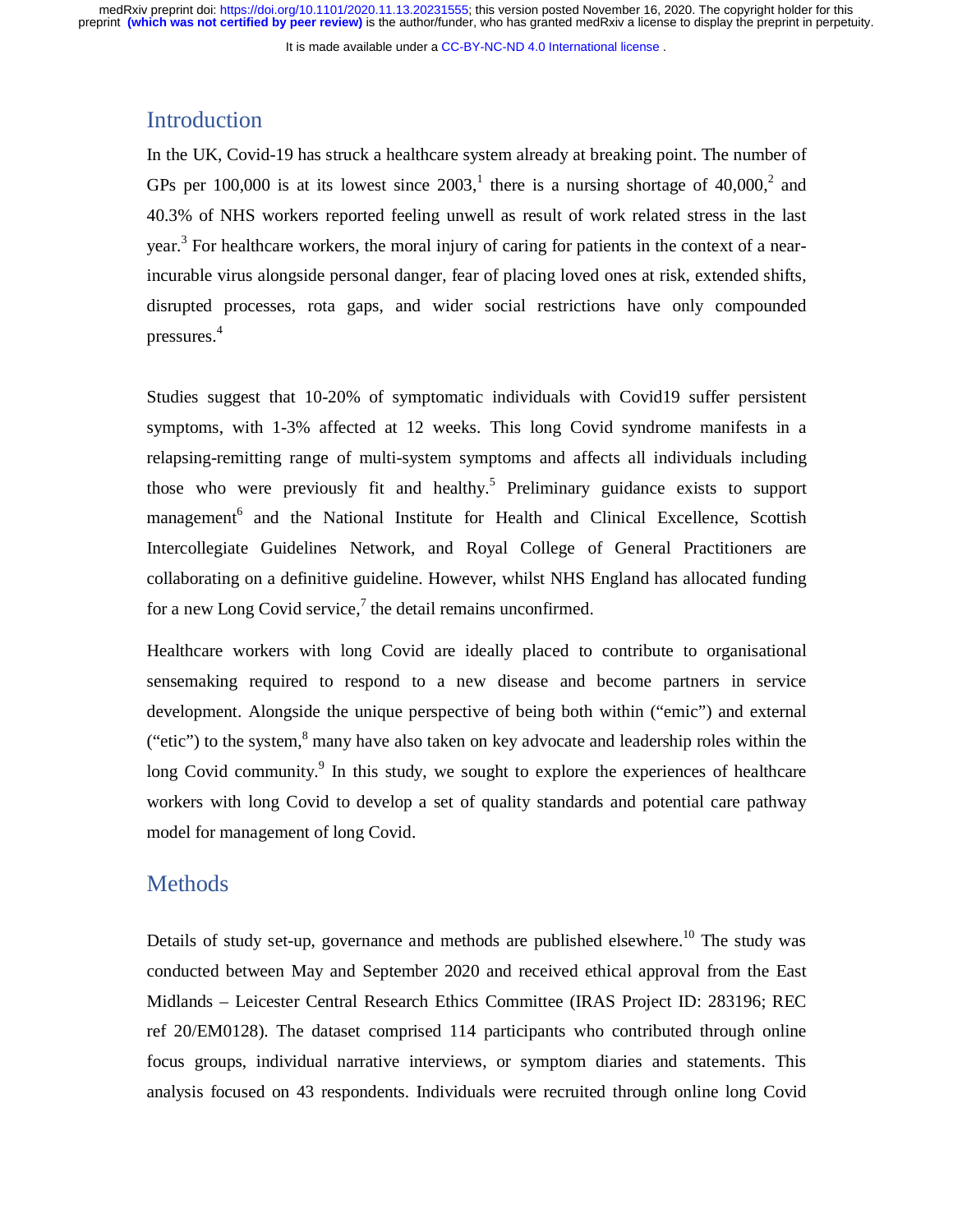It is made available under a [CC-BY-NC-ND 4.0 International license](http://creativecommons.org/licenses/by-nc-nd/4.0/) .

support groups and social media, followed by a snowballing strategy and consented by email or verbally. Participants were invited to tell their stories uninterrupted. Audio and video recordings and contemporaneous notes were transcribed in full, deidentified and entered onto NVIVO software version 12. Text were grouped into broad categories and subsequently refined using the theoretical lenses described in the discussion. Two clinically qualified individuals with long Covid, listed as co-authors, assisted with data interpretation. All participants were sent a summary and invitations were encouraged to correct any errors or misinterpretations.

## Results

#### Description of dataset

Participant demographic details are shown in Table 1. Despite our efforts to balance for gender and ethnicity, the final sample was skewed to  $81\%$  female and  $84\%$  White – in line with the gender representation in long Covid support groups but less ethnically diverse than the UK population.<sup>11</sup> In total around 500 pages of transcripts were produced. Our broad coding produced six over-arching themes: uncertainty, use of Mindlines, support groups and Communities of Practice, therapeutic relationships and roles, professional identity and practice, and suggestions for service improvement.

#### **Uncertainty**

Participants reported a constellation of persisting, atypical symptoms that did not fit an expected pattern based on their pre-existing professional knowledge. Both participants and healthcare professionals caring for them found this challenging and attempted to mitigate the uncertainty by placing symptoms within a framework of pathologies or conditions they *did*  understand i.e. negotiating referrals for familiar investigations or specialist reviews. However, many recognized the limitations of this approach, emphasizing the need for further research and knowledge development.

She went and did a Computed Tomography Pulmonary Angiogram and I said what are we doing with these tests because I had the tachycardia as well and there was flattening all over my ECG and she said well we don't know what to do with long Covid what we're doing at the moment is what we always do in these situations we're ruling out other things but if the answer ends up being long Covid we don't know. […] I just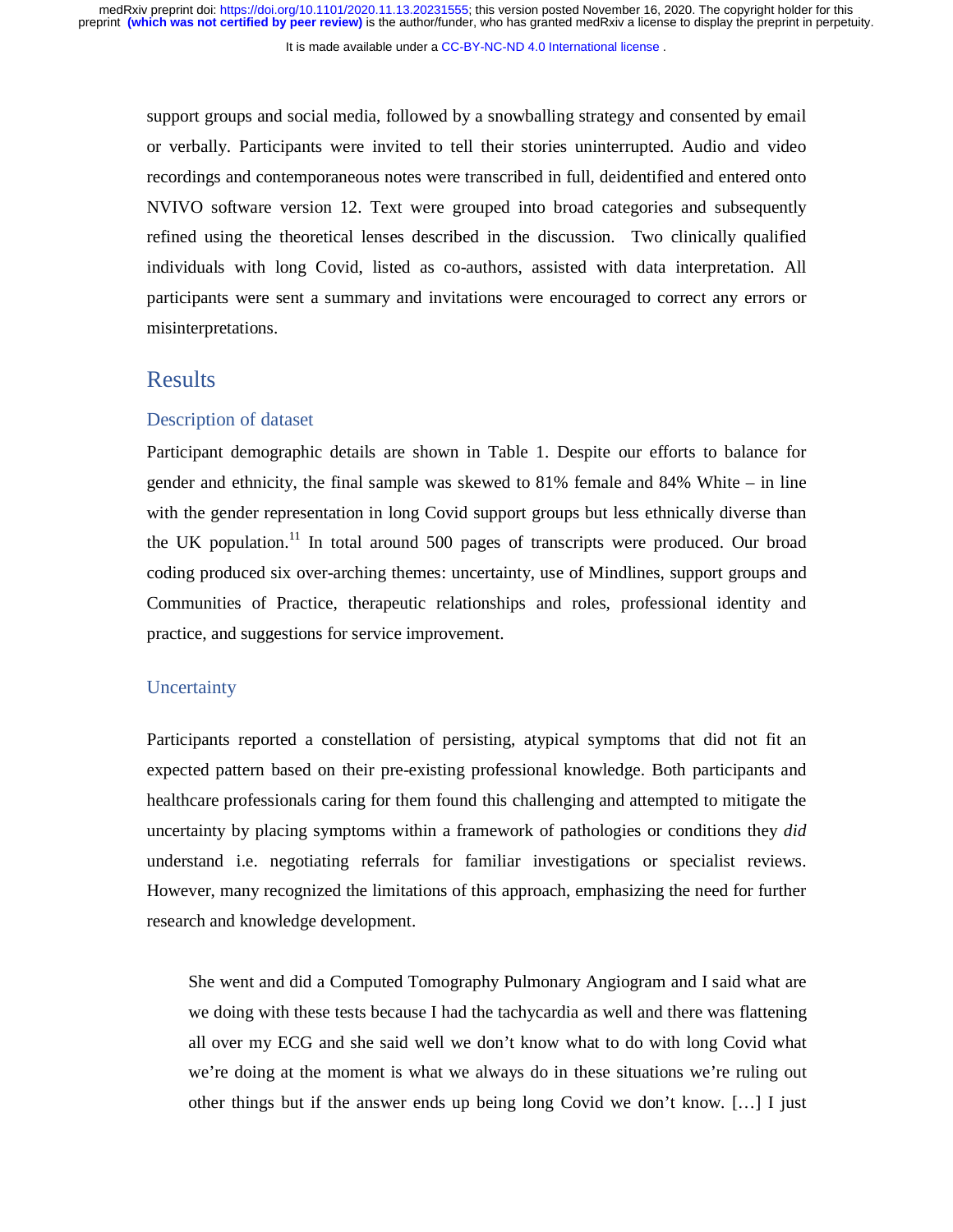guard a bit against this. We have the tests and reassurance but we've still got crushing central chest pain, we still get breathless eating soup, we're no better for the investigations, the investigations aren't a treatment…

(Participant from doctors FG1)

#### Use of Mindlines

The absence of evidence frequently turned participants towards other sufferers, professional contacts, and online communities to make sense of their experience and navigate the best way forwards without formalized protocols. Alongside practical benefits such as the use of contacts or colleagues to navigate the system and access investigations or specialist reviews, a deeper generation of 'Mindlines' emerged i.e. 'internalised and collectively reinforced tacit guidelines', which are frequently used by professionals in preference to formal guidance.<sup>12</sup>

I was fortunate enough to have colleagues working in the hospitals local to me [hospital names]. Basically as they were trying to put in central lines and realising blood was like glue they would be ringing me up and saying have you thought about doing this, that and the other as we started to understand the full plethora of systems that were affected by the virus.

#### (Individual interview AP)

Alongside professional contacts, many participants reported the support offered by patientdeveloped Mindlines developed from the experiences of unwell colleagues or through social media communities. This was particularly relevant where experiences ran counter to 'official' guidance. For example, many participants emphasized the physical and psychological impact of the lag before persistent symptoms were incorporated in a wider folk understanding of long Covid, in the face of government advice detailing an expected time course of 2-3 weeks.

At week 7 I was offered an antibody test at work, which came back negative. That day was really bad. I thought I was going mad - I didn't know of anyone else who was taking this long to get better and I couldn't understand why. Did I have something else? Unlikely for an ED consultant during a pandemic, but not impossible. Why didn't I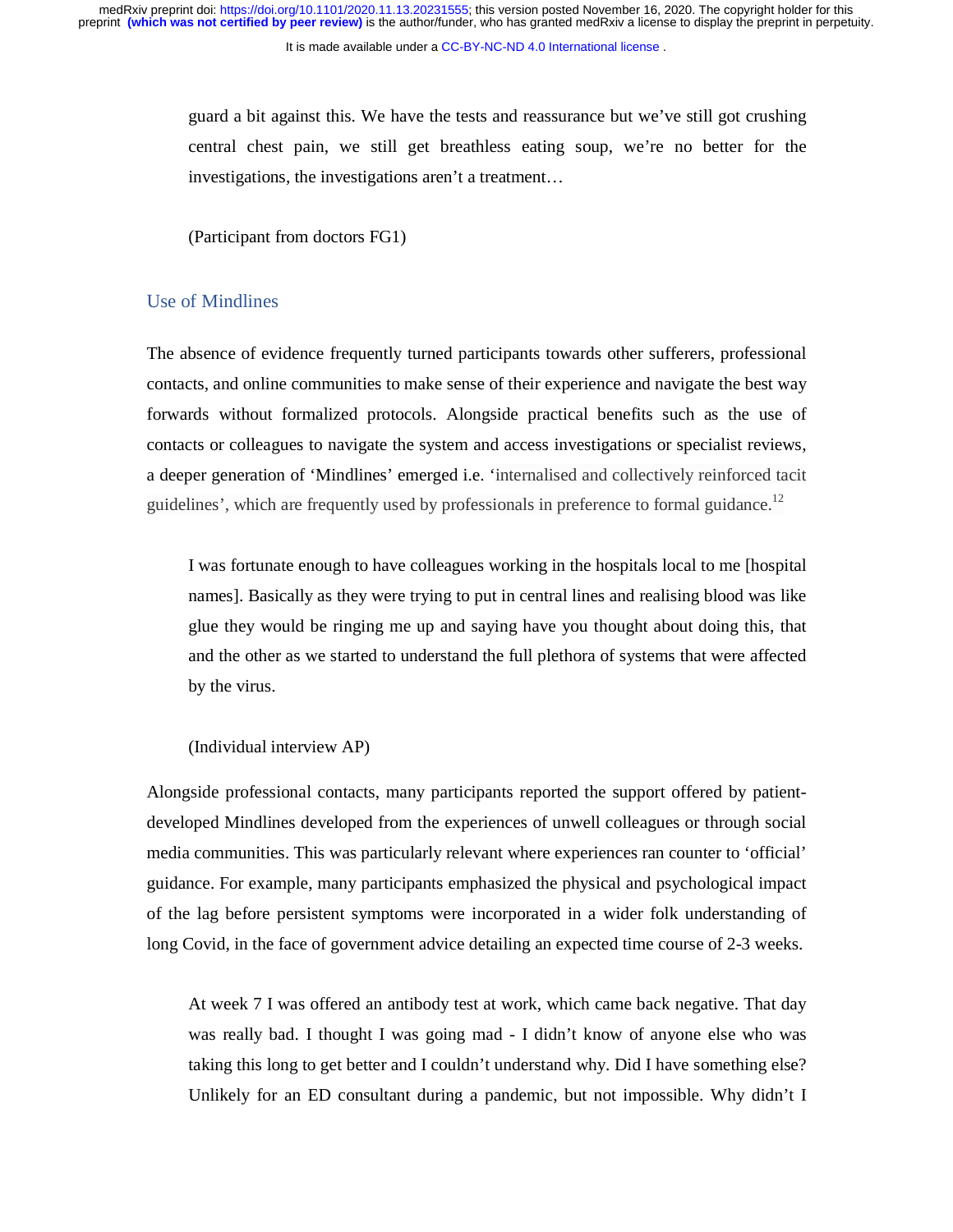have antibodies, would anyone believe that I had COVID? A few days later colleagues and articles on social media started to describe people with symptoms like mine and I began to feel like I wasn't alone.

(Individual Interview RM)

#### Support Groups and Communities of Practice

Participants frequently expressed how helpful they found the Long covid social media support groups. These offered a means of sharing health-related information and enabled the development of patient – and professional – Mindlines. Alongside these practical benefits, groups offered a sense of shared identity and belonging, enabling retrospection of experiences, development of narratives and in many ways becoming 'Communities of Practice'.<sup>13</sup>

I was struggling with work as well because one of my colleagues had said well isn't Post Covid just anxiety and I think after my GP had that conversation she actually suggested that I set up a Facebook group for other doctors and then XX set one up that weekend and that's kind of how that happened and it's been really helpful; kind of shared experiences and realising that you're not alone and kind of being a safe space.

(Participant from doctors FG2)

## Therapeutic relationships and roles

Similar to online communities, positive interactions with healthcare workers were perceived as those that enabled listening and sharing of experiences with an honest acknowledgement of the uncertainties, acceptance of the evidence gap, and openness to draw on other resources – eg: colleagues or patient experience.

I think if someone can acknowledge uncertainty then I think that really helps because I think we all know that nobody knows what to do with us but I think where it can become frightening is if they're kind of claiming unwarranted certainty. So I think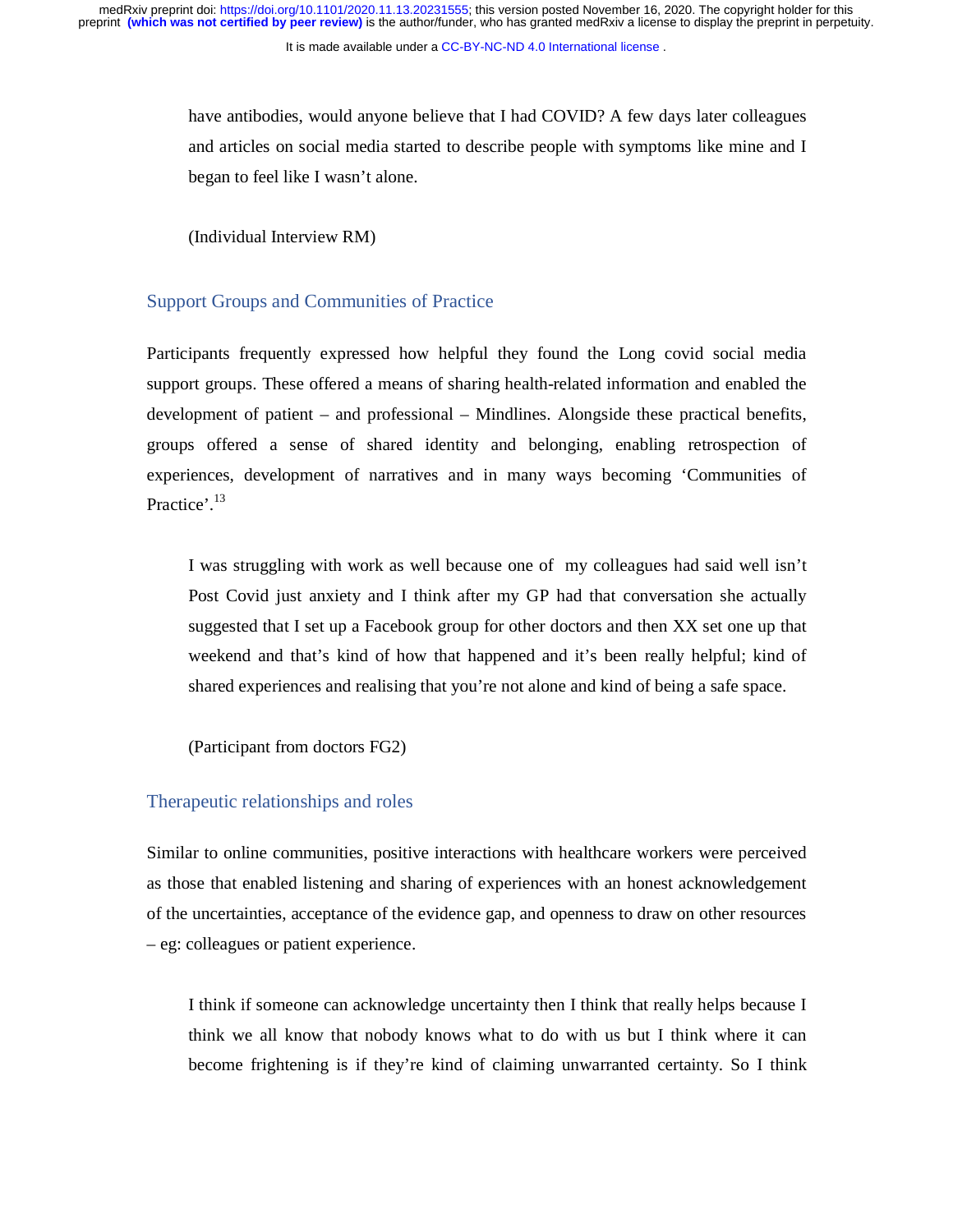It is made available under a [CC-BY-NC-ND 4.0 International license](http://creativecommons.org/licenses/by-nc-nd/4.0/) .

actually just saying well actually we don't really know what's going on but yes stick with us we'll try and work it out.

(Participant from doctors FG2)

Bearing witness to and sharing suffering – not necessarily 'fixing' it – was hugely significant. Participants had mixed feelings about the appropriateness of remote consultations in doing this. Whilst recognizing their necessity in the pandemic context, many emphasized the value and reassurance of face-to-face assessment, particularly given the disease's impact on their ability to make clinical judgments and communicate this remotely.

I've not actually physically seen my GP face to face on any of these occasions […] when I phone up it's very much what are you thinking it might be, which when you're not feeling well it's very difficult. And then I always come off the phone quite dissatisfied. I've actually spent this morning in A&E because I thought I've never had a positive diagnosis of Covid. I've been unwell for what ten weeks now, I need to make sure it's nothing else and I've not actually been examined at any point.

(Participant from doctors FG1)

Clinician attitudes also impacted encounters, with confirmatory or personal biases resulting in clinician denial. This compounded the uncertainty participants felt governed many GPs, particularly when faced with well-read, expert patients, occasionally resulting in a dilemma of authority that impeded the quality of therapeutic relationships and outcomes.

My last interaction with my GP was in June. I asked about my lungs, and he said what do you want me to do about it? You tell me. I have no idea. It felt very dismissive and it felt like I know GPs don't want patients to look up things on the internet and come and say this is what I think's wrong with me because in the normal world that's definitely not what you want but that's what every person with Covid's been driven to because the response from GPs is I don't know what to do. Nothing's got any evidence so yeah sorry I can't help. I went back to work after five weeks still very unwell because nobody believed in Long Covid in May, they just didn't believe it.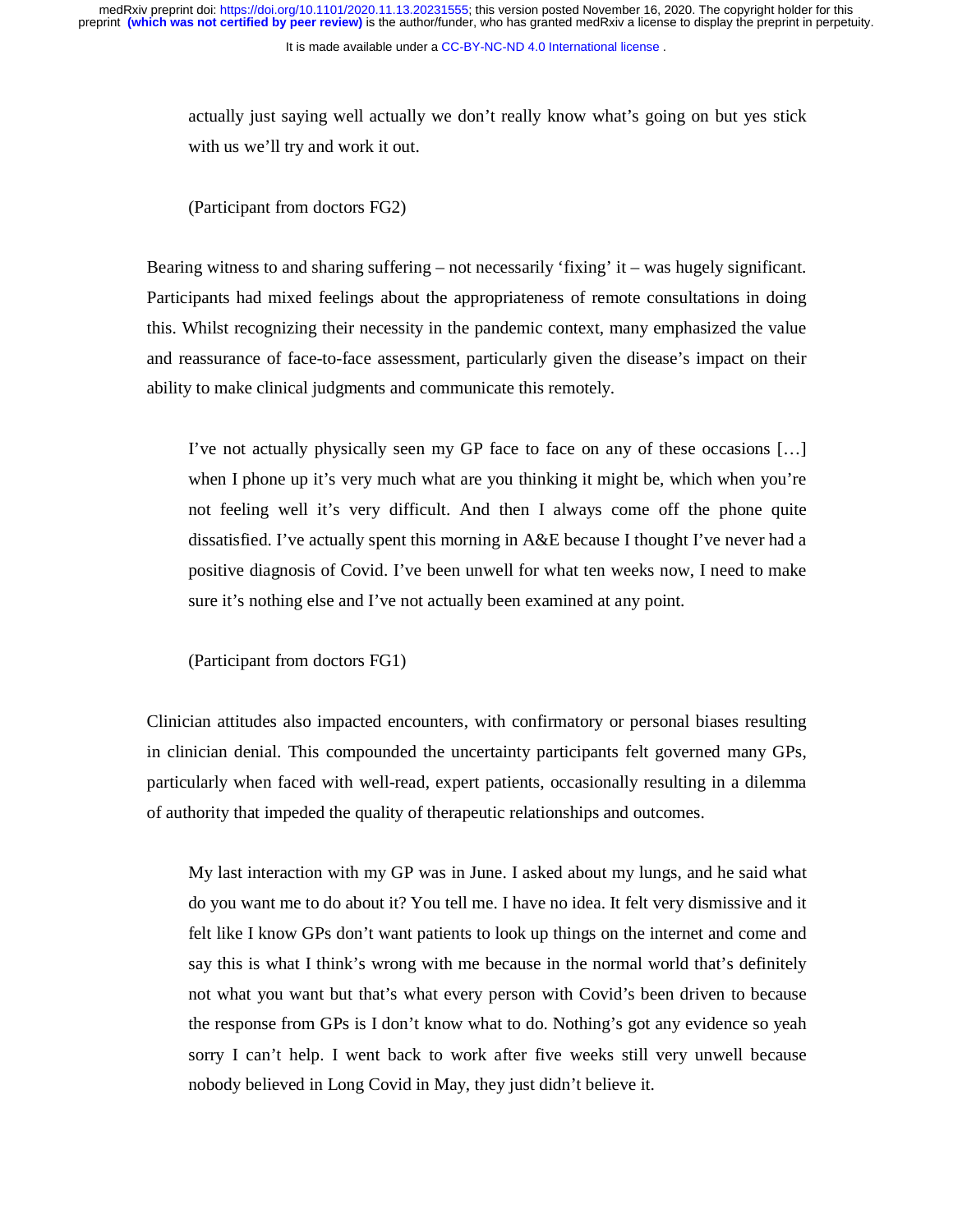It is made available under a [CC-BY-NC-ND 4.0 International license](http://creativecommons.org/licenses/by-nc-nd/4.0/) .

#### (Participant in Allied Health Professionals FG3)

Some participants found attempts at 'shared decision making' in the acute illness challenging, simply preferring the 'patient' role, whilst others welcomed this transparency. However, the clinical uncertainties later experienced around persistent symptoms and unknown prognosis were frightening for many, regardless of which 'role' was adopted and especially if compounded by a lack of therapeutic continuity or follow-up.

#### Professional Identity and Practice

The uncertainty around symptom duration and personal impact of the disease compounded professional tensions. Participants emphasized their strong work ethic and teamworking role and feared colleagues would perceive them as 'shirkers'. However, individuals also had good insight into their physical and mental limitations and expressed fear of coming back to work too soon risking reputational damage or medico-legal ramifications.

The medical legal aspect is huge and I think certainly feels that way as a GP and it's scary to not be able to recognise potentially where you have deficits because if you can't recognise them then that's an unknown unknown in what can you do with that.

(Participant in doctors FG1)

There was also much anger and frustration, particularly around accessing care or responses they had received from an unkind, uncompassionate 'system'. This was particularly salient when experienced from 'the other side' as a patient.

I know quite a few of the people at the health centre personally and I think they're all really good people and really caring people but the experience from my end has not been one of care particularly.

(Participant from Allied Health Professional FG3)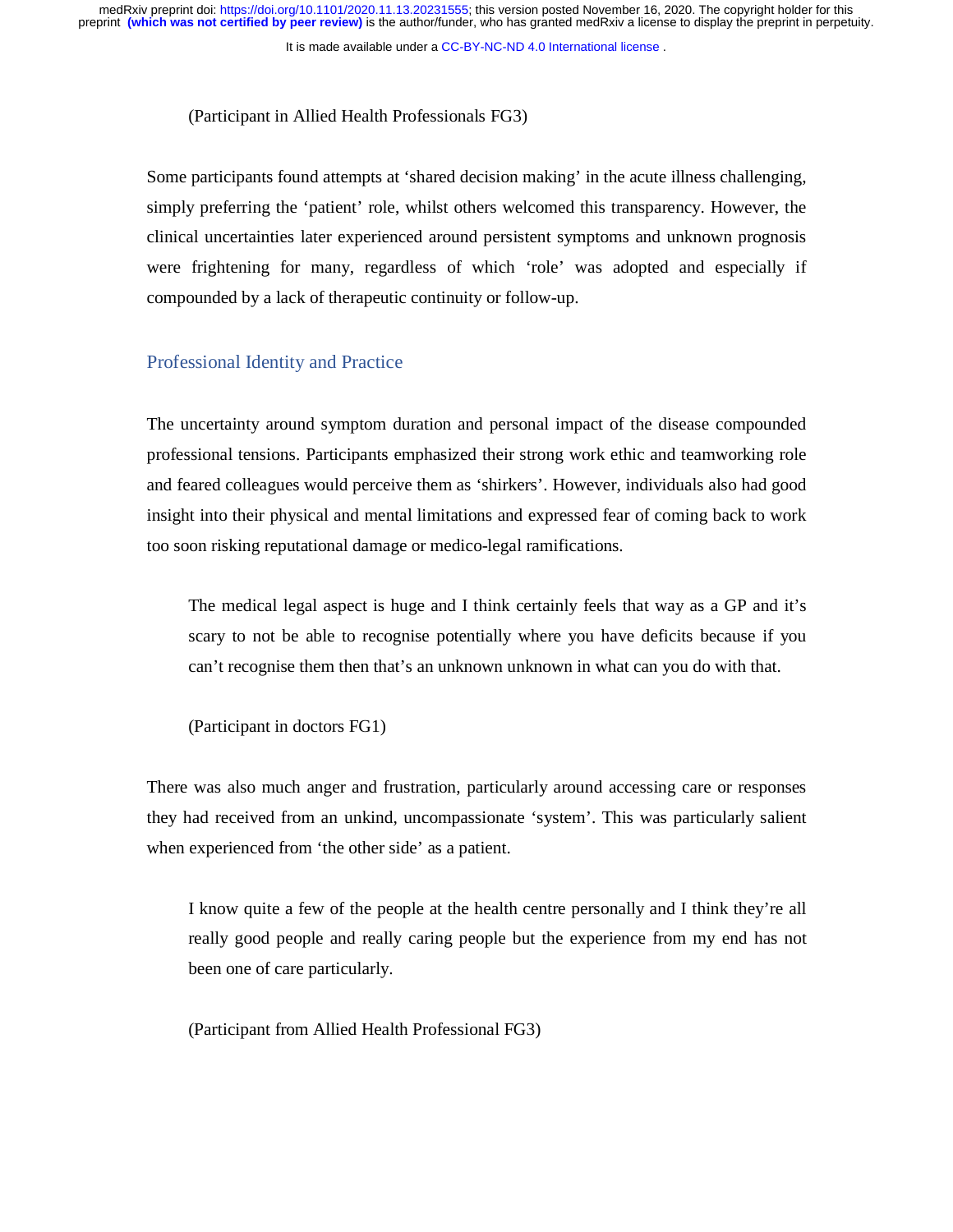#### Suggestions for service improvement

Participants emphasized the duty they felt as eloquent, informed 'expert patients' with knowledge of 'the system' and personal experience of its limitations to advocate for service improvements.

I mean not, not to sort of self-grandiose our group but there's a certain responsibility to put down our experiences so they can be opened up to other people who don't have the language and the access that we potentially have to communicate it to primary health care to access the services that need to be put in place for them.

(Participant from doctors FG2)

Difficulty accessing investigations for persisting symptoms and the siloed, single-organ, and unintegrated nature of the system led participants to propose holistic, 'one-stop-shop' services integrating multiple specialties. A co-designed potential structure is presented in figure 1.

Such services should be designed to exclude red flag conditions, detect and treat comorbidities or complications, and support symptomatic management. They must be multidisciplinary, run by generalists rather than a single specialty and ideally be situated in primary care to enable continuity in follow-up and rehabilitation, with appropriate links for secondary care referral. However, it was recognized they must not fall on GPs and must be appropriately resourced.

My expectation of such a clinic would be to rule out treatable causes or complications, based on our symptoms. And then active involvement with physiotherapies and occupational therapies maybe a psychologist […] we now know that Covid is a multisystem disease so the fact that you don't display signs of respiratory infection doesn't mean that you don't have a problem.

(Participant Allied Health Professionals FG1)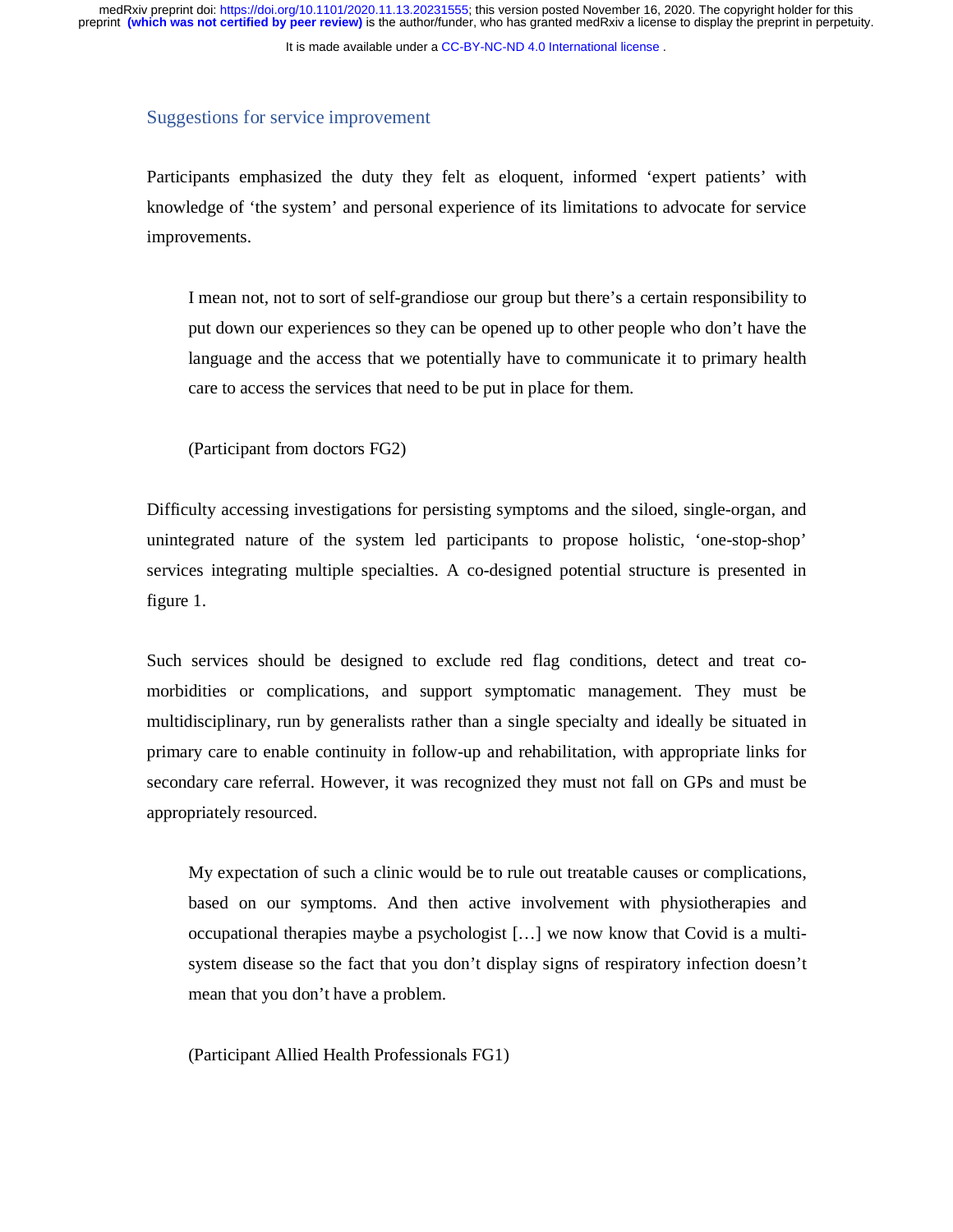It is made available under a [CC-BY-NC-ND 4.0 International license](http://creativecommons.org/licenses/by-nc-nd/4.0/) .

The importance of consistent, equitable, and inclusive access criteria was clear – specifically with no prerequisite for a positive PCR or antibody Covid19 test result, merely referral from a healthcare professional. Linked to this, participants advocated further training of GPs, raising the possibility of a long Covid practice lead. Integration and education of allied health professionals, psychologists and occupational health teams were also emphasized, given the acknowledgement that 'treatment' would frequently be time and personalised rehabilitation depending on deficits and organ complications in the context of a caring therapeutic relationship.

Reflexivity and improvement, sharing of knowledge and experiences, and an encouragement of further research were also essential. Despite these ideals, participants remained sceptical about the likely translation of their proposals due to financial restraints, personnel shortages, and the nature of change within the NHS.

I don't know how anyone is gonna create this sort of a clinic it just seems, I mean we know how the NHS works and it just seems like a far flung reality

(Participant from doctors FG2)

## **Discussion**

#### Summary of key findings

This qualitative study of 43 UK healthcare workers with long Covid highlights the great uncertainty experienced by patients and healthcare professionals around a novel condition, compounded by pre-existing confirmatory biases and an absence of guidelines or care pathways. Applying existing disease frameworks, utilizing professional networks, and the development of professional and patient Mindlines and Communities of Practice were all attempts to minimize this uncertainty, whilst therapeutic relationships providing supportive continuity and follow-up best enabled individuals to cope with the tension of the unknown.<sup>14</sup>

The personal and professional challenges of long Covid were exacerbated by frustrations and callousness participants experienced in their encounters with the healthcare system. Given their status of both professionals and patients they felt a responsibility to aid service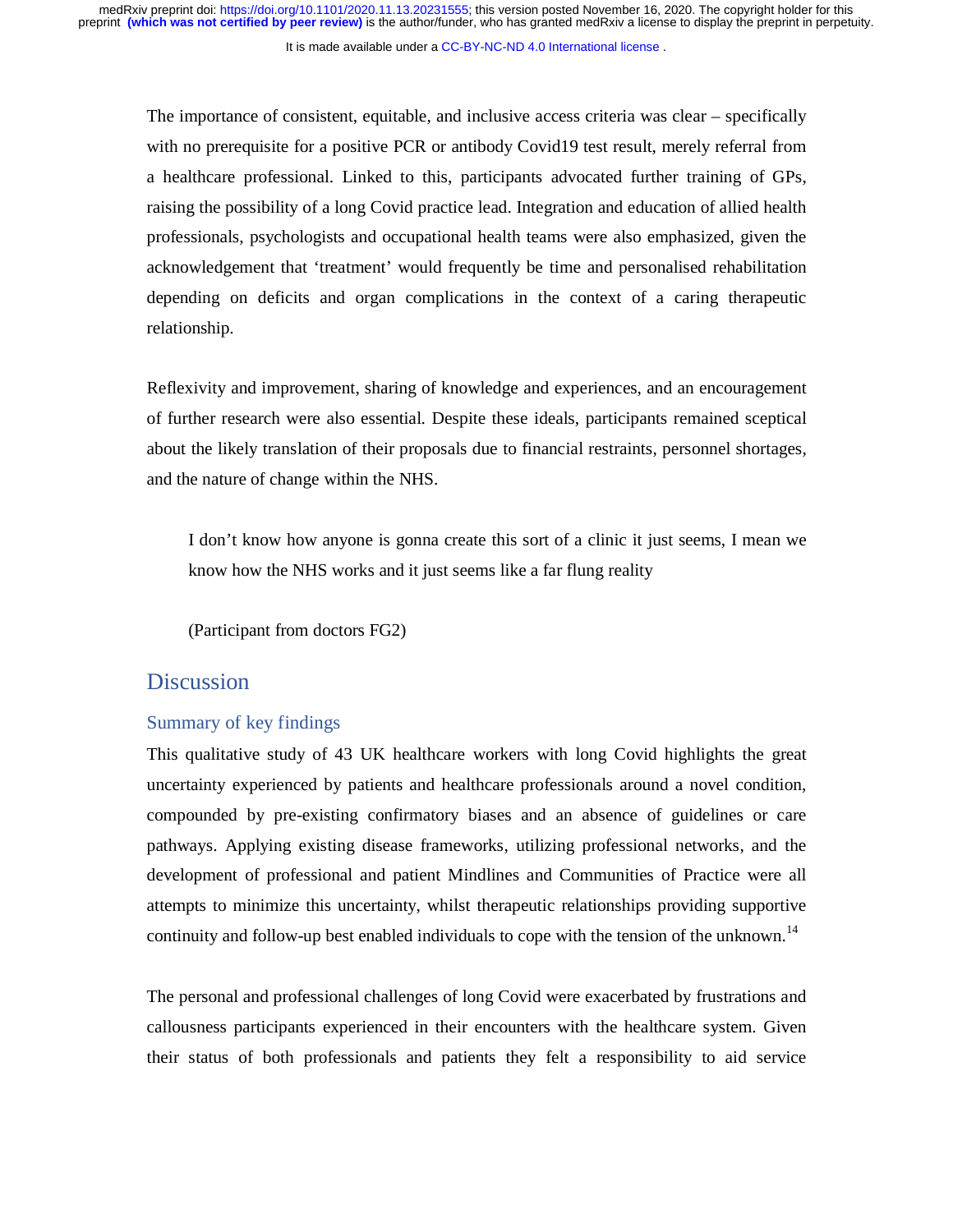It is made available under a [CC-BY-NC-ND 4.0 International license](http://creativecommons.org/licenses/by-nc-nd/4.0/) .

improvements and advocated for holistic, multidisciplinary and multisystem services and research initiatives.

#### Comparison with theoretical literature

Sociological theories of the clinician as patient abound. Hahn and Klitzman highlighted the concept of the 'medical self' where clinicians behave like a doctor even when being a patient. <sup>15,16</sup> This is borne out within our data and compounds and exacerbates the uncertainty. Role ambiguity, reversal, or vacillation along a spectrum between the doctor's and patient's roles heightens anxiety<sup>17</sup> and may heighten a clinician's personal sense of frailty, creating a tension which could result in minimization of a patient's issues as a protective coping mechanism.

 'Wounded healers' i.e. professionals with experience of patienthood are frequently said to have developed deeper understanding and wisdom. In ethnomedicine, healers are often chosen *because* they have experienced severe illnesses<sup>15</sup>. In this case, despite exacerbating role confusion, 'medical patients' felt a duty to advocate for future patients<sup>18</sup> through experience-based [co-]design (EBCD) of long Covid services. The duality of their 'emic' and 'etic' selves with dual vantage points of the healthcare system situated them particularly well to do so. $8<sup>8</sup>$ 

Experience-based [co-]design was developed to ensure health services were designed around the patient experience.<sup>19</sup> Grounded in the perceptions and reactions of individual patients this collective sensemaking process produces new understandings that can be pragmatically applied to frontline services<sup>19</sup> – a process enjoyed by participants in this study through participation in focus groups; online communities and authorship groups advocating further action.<sup>9</sup>

#### Implications for services

Alongside a potential multidisciplinary care pathway structure (figure 1), this study provides supportive evidence for a set of quality principles: 'Long Covid ABCDE' (box 1),  $^{10}$  many of which accord strongly with a manifesto written by a group of doctors with long Covid.<sup>9</sup> As well as minimizing patient suffering, it is hoped implementation would reduce mortality, improve patient outcomes, and optimize return to employment.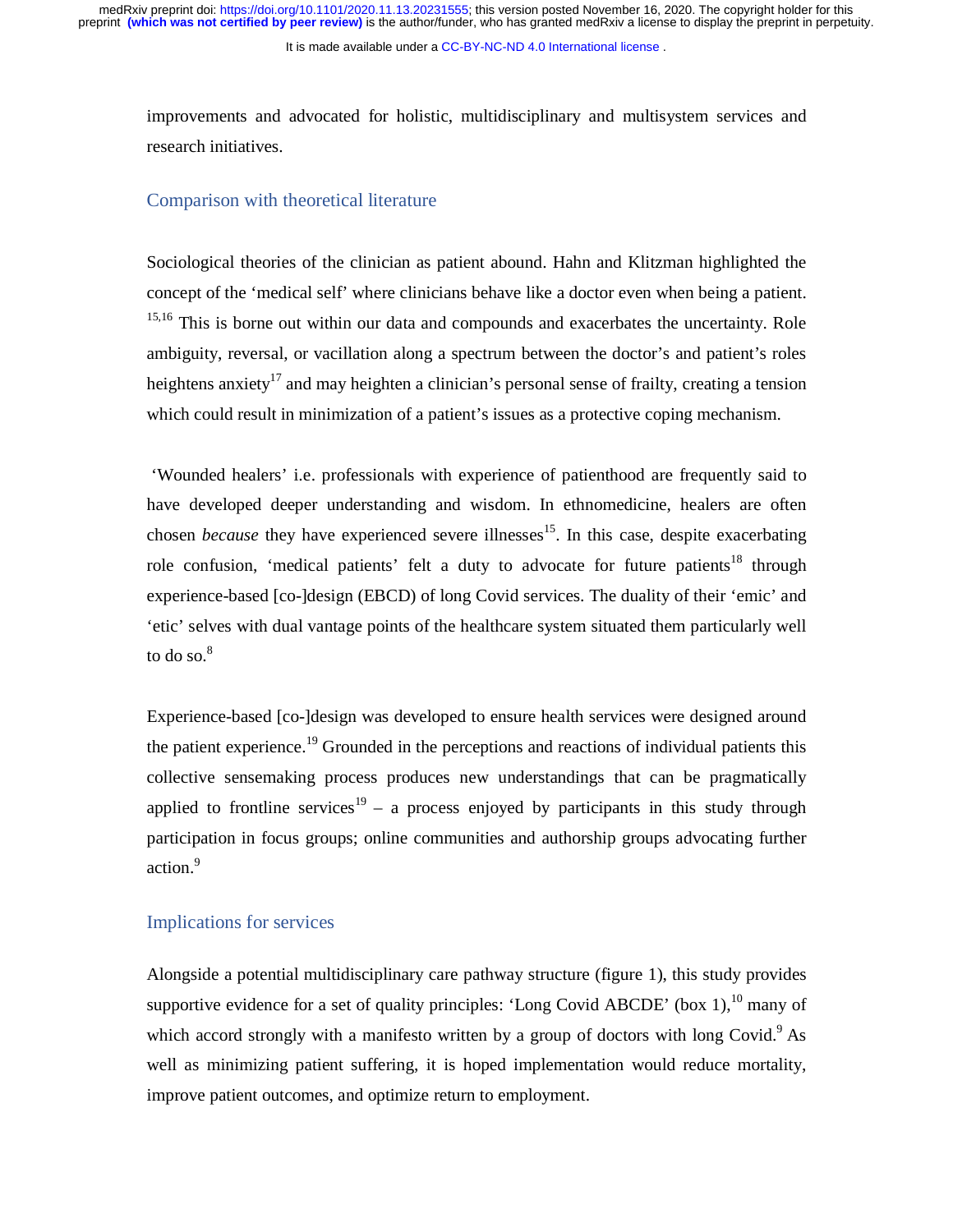It is made available under a [CC-BY-NC-ND 4.0 International license](http://creativecommons.org/licenses/by-nc-nd/4.0/) .

#### Strengths and limitations of the study

To our knowledge, this is the largest and most in-depth qualitative study of healthcare workers with long Covid published in the academic literature with a focus on the underresearched majority who were never hospitalized. However, the population sample was drawn exclusively from the UK and may have inadequately captured the perspectives of ethnic minority groups. Further strengths and limitations are discussed elsewhere.<sup>10</sup>

#### Comparison with previous empirical studies

Our findings affirm the experience of healthcare professionals with long Covid published in narrative reviews,  $2^{0}$  commentaries,  $2^{1}$  and manifestos.  $9$  Like our own dataset, these emphasise the disorienting uncertainties of this new illness; the stigma of not being believed; frustration of scientific and medical ignorance; and problems accessing services.

'Wounded healers' are extensively represented throughout the illness experience literature. Our population did not reflect the ethos of invulnerability reported in other narrative  $accounts<sup>22</sup>$  however the challenges of the patient role, importance of therapeutic relationships and compassionate care, inhumanity of 'the system' and use of professional status to manipulate it, workforce culture and guilt that promote return to work, and impact on professional understanding and practice all emerged here.<sup>23</sup> Interestingly, as with long Covid, many wounded healers describe their experiences in non-academic forums such as blogs, memoirs, or media outlets, particularly in times of illness that challenges or changes life or identity eg: burnout,  $^{24}$  or palliative care,  $^{25}$  reflecting a need to attempt a narrative sense-and meaning-making process.

## **Conclusion**

This study of healthcare professionals with long Covid provides further evidence of approaches to minimize and live with the great uncertainty surrounding the condition, capitalizing on their dual status as professionals and patients to support quality standards and suggest improvements for long Covid services within the NHS.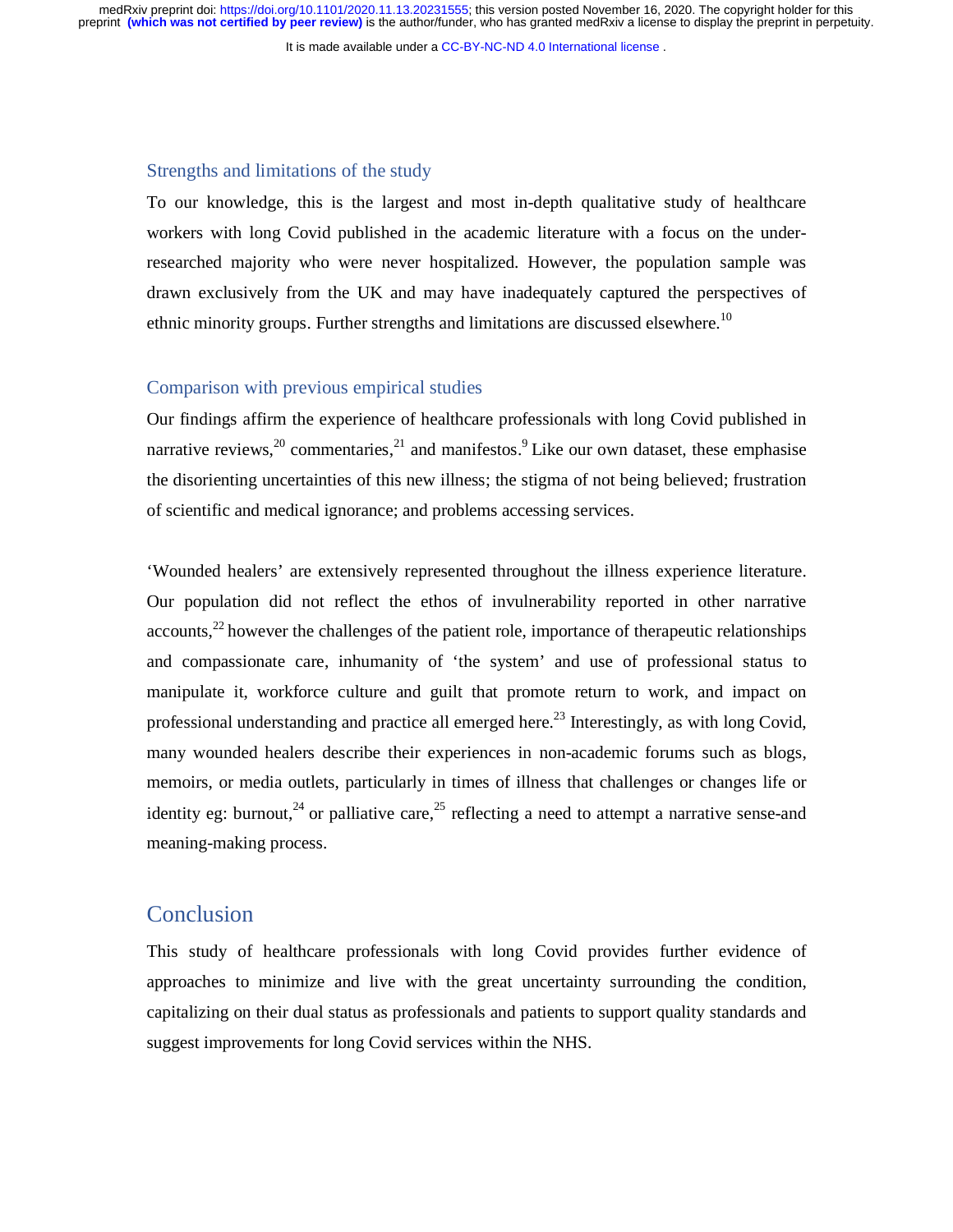It is made available under a CC-BY-NC-ND 4.0 International license.

## **References**

1. Palmer B. *Is the number of GPs falling across the UK?* Nuffield Trust; 2020 https://www.nuffieldtrust.org.uk/news-item/is-the-number-of-gps-falling-across-the-uk: [Accessed 28<sup>th</sup> October 2020]

2. Milne C. *Are we short of 40,000 nurses?* Fullfact.org; 2017 https://fullfact.org/health/are-we-short-40000-nurses/ [Accessed 28<sup>th</sup> October 2020]

3. National NHS Staff Survey Co-ordination Centre, *2019 NHS Staff Survey*. National 2019. https://www.england.nhs.uk/statistics/2020/02/18/2019-national-nhs-staff-survey/ [Accessed 28<sup>th</sup> October 2020]

4. Shaukat N, Ali DM, Razzak J. Physical and mental health impacts of COVID-19 on healthcare workers: a scoping review. *Int J Emerg Med.* 2020;13(1):40.

5. Greenhalgh T, Ladds, E., Knight, M., Ravindran, D. '*Long Covid': evidence, recommendations and priority research questions - Written evidence (COV0050).* House of Lords Select Committee; 2020 https://committees.parliament.uk/writtenevidence/12345/pdf/ [Accessed 28<sup>th</sup> October 2020]

6. Greenhalgh T, Knight M, A'Court C, Buxton M, Husain L. Management of post-acute covid-19 in primary care. *BMJ.* 2020;370:m3026.

7. NHS England. *NHS to offer 'long covid' sufferers help at specialist centres*. London: NHS England. 2020 https://www.england.nhs.uk/2020/10/nhs-to-offer-long-covid-help/ [Accessed 10th October 2020]

8. Malinowski B. *Argonauts of the Western Pacific: An Account of Native Enterprise and Adventure in the Archipelagoes of Melanesian New Guinea*. London: Routledge & Kegan Paul Ltd.; 1922.

9. Alwan NA, Attree E, Blair JM, et al. From doctors as patients: a manifesto for tackling persisting symptoms of covid-19. *BMJ*. 2020;370:m3565.

10. Ladds E, Rushforth, A, Greenhalgh, T. et al. Pre-print: Persistent symptoms after Covid-19: qualitative study of 114 "long Covid" patients and draft quality criteria for services. *MedRxiv (BMC Clinical Medicine in submission).* 2020.

11. Office of National Statistics. *Population Estiomates by Ethnic Group and Religion 2019*. London: ONS. 2020

https://www.ons.gov.uk/peoplepopulationandcommunity/populationandmigration/population estimates/articles/researchreportonpopulationestimatesbyethnicgroupandreligion/2019-12- 04#population-estimates-by-ethnic-group [Accessed 5th October 2020]

12. Gabbay J, le May A. Evidence based guidelines or collectively constructed "mindlines?" Ethnographic study of knowledge management in primary care. *BMJ.* 2004;329(7473):1013.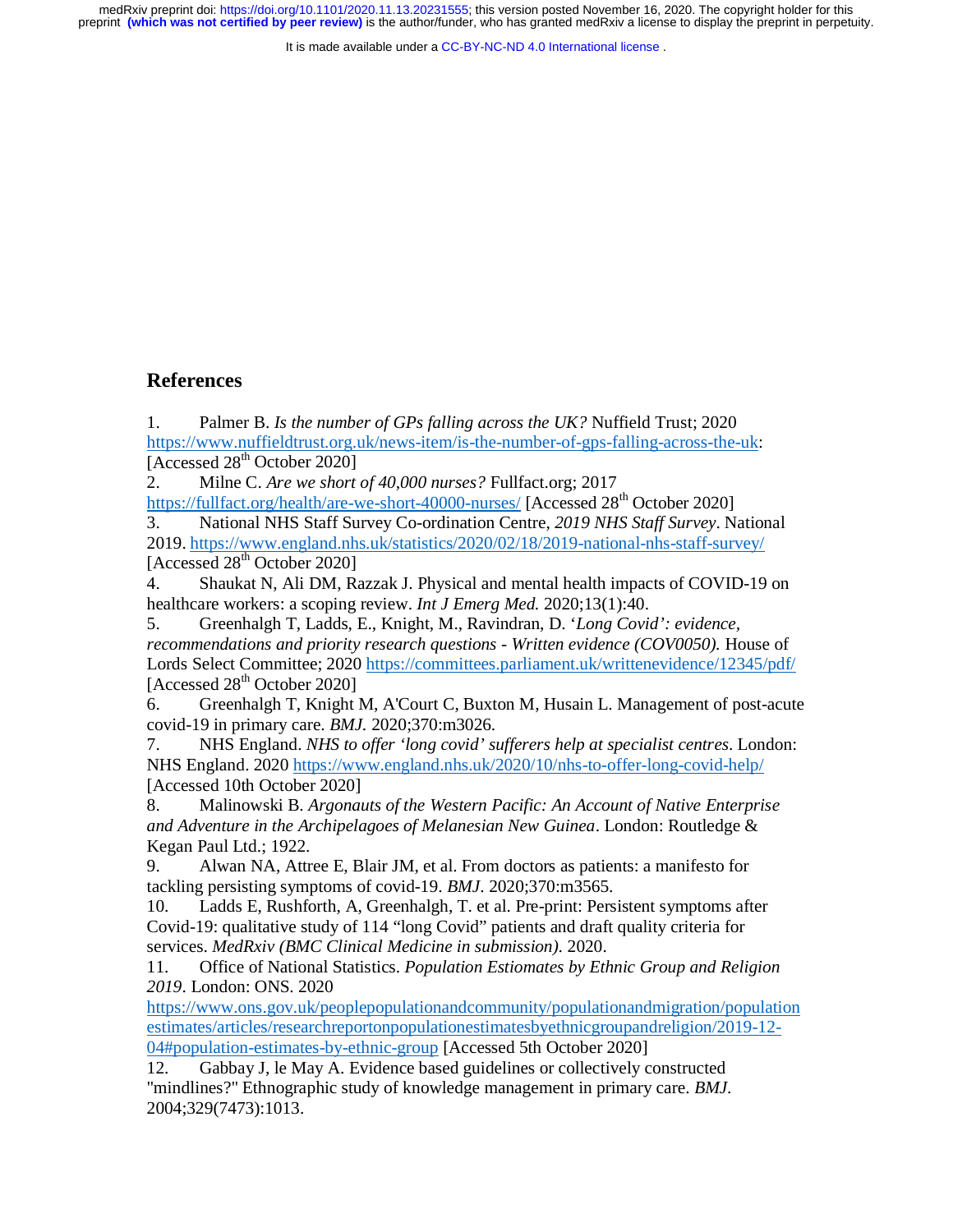It is made available under a CC-BY-NC-ND 4.0 International license.

13. Iverson JO. Knowledge, belonging, and communities of practice. In: Canary H, McPhee, R. D., editor. *Communication and organisational knowledge: Contemporary issues for theory and practice.* New York, NY: Routledge; 2010. p. 35-52.

14. Greenhalgh T, Papoutsi C. Studying complexity in health services research: desperately seeking an overdue paradigm shift. *BMC Med*. 2018;16(1):95.

15. Hahn AR. *Sickness and healing, an anthropological perspective*. New Haven: Yale University Press; 1996.

16. Klitzman R. *When doctors become patients.* New York: Oxford University Press; 2008.

17. Fromme EK, Hebert RS, Carrese JA. Self-doctoring: a qualitative study of physicians with cancer. *J Fam Pract.* 2004;53(4):299-306.

18. Kellerman B. Followership: *How followers are creating change and changing leaders:* Harvard Business Press; 2008.

19. Bate P, Robert G. *Bringing user experience to healthcare improvement: The concepts, methods and practices of experience-based design:* Radcliffe Publishing; 2007.

20. Alwan NA. What exactly is mild covid-19? . *BMJ (Opinion)*. 2020 https://blogs.bmj.com/bmj//07/28/nisreen-a-alwan-what-exactly-is-mild-covid-19/ [Accessed 5th October 2020]

21. Garner P. Covid-19 at 14 weeks—phantom speed cameras, unknown limits, and harsh penalties. *BMJ (blog)*. 2020 https://blogs.bmj.com/bmj/2020/06/23/paul-garner-covid-19-at-14-weeks-phantom-speed-cameras-unknown-limits-and-harsh-penalties/. [Accessed 26th October 2020]

22. Jaye C, Wilson, H. . When general practitioners become patients. *Health.* 2000;7(2):201-25.

23. Fox F, Harris M, Taylor G, et al. What happens when doctors are patients? Qualitative study of GPs. *Br J Gen Pract.* 2009;59(568):811-8.

24. Milne K. *The water is wide.* 2020 http://thesgem.com/2020/09/sgem-xtra-the-wateris-wide/2020. [Accessed  $7<sup>th</sup>$  November 2020]

25. Kalanithi P. *When breathe becomes air.* New York: Random House; 2016.

26. Smith SM, Cousins G, Clyne B, Allwright S, O'Dowd T. Shared care across the interface between primary and specialty care in management of long term conditions. *Cochrane Database Syst Rev.* 2017;2:CD004910.

27. Primdahl J, Sorensen J, Horn HC, et al. Shared care or nursing consultations as an alternative to rheumatologist follow-up for rheumatoid arthritis outpatients with low disease activity--patient outcomes from a 2-year, randomised controlled trial. *Ann Rheum Dis.* 2014;73(2):357-64.

28. Freeman G, Hughes, J. *Continuity of care and the patient experience.* London: The King's Fund; 2010.

https://www.kingsfund.org.uk/sites/default/files/field/field\_document/continuity-care-patientexperience-gp-inquiry-research-paper-mar11.pdf [Accessed 7th November 2020]

29. Hustoft M, Biringer E, Gjesdal S, Abetamus J, Hetlevik O. Relational coordination in interprofessional teams and its effect on patient-reported benefit and continuity of care: a prospective cohort study from rehabilitation centres in Western Norway. *BMC Health Serv Res.* 2018;18(1):719.

30. Social Care Institutes for Excellence; *Delivering integrated care: the role of the multidisciplinary team:* 2018 https://www.scie.org.uk/integrated-care/workforce/rolemultidisciplinary-team [Accessed  $8<sup>th</sup>$  November 2020]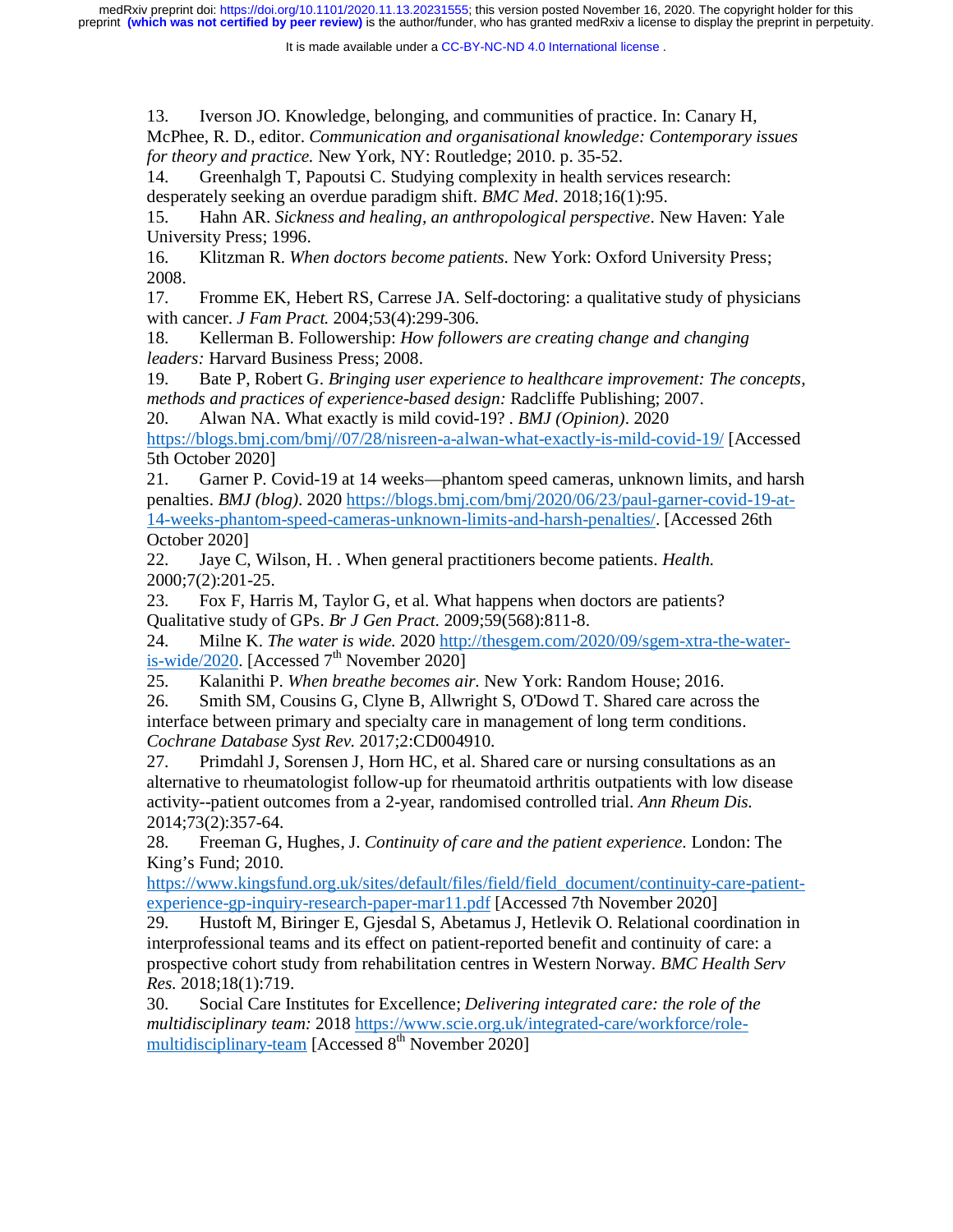It is made available under a [CC-BY-NC-ND 4.0 International license](http://creativecommons.org/licenses/by-nc-nd/4.0/) .

## **Table1: Participant characteristics**

| □                                       | Individual     | groupTotal<br>Focus    |       |
|-----------------------------------------|----------------|------------------------|-------|
|                                         | interviews□    | participants $\square$ |       |
| Total participants□                     | 11             | 32                     | 43    |
| Gender <sup>[1]</sup>                   |                |                        |       |
| $\bullet$ Female $\Box$                 |                | 29                     | 35    |
| • Male $\square$                        |                | 3                      | 8     |
|                                         |                |                        |       |
| Age $\Box$ (n=18) <sup>1</sup>          |                | ┚                      | П     |
| $\bullet$ Median $\Box$                 |                |                        | 40    |
| $\bullet$ Range $\Box$                  |                |                        | 32-58 |
| Ethnicity $\square$                     |                |                        |       |
| • White British <sup>[1]</sup>          |                | 30                     | 36    |
| $\bullet$ Asian                         |                |                        | 6     |
| $\bullet$ Black                         |                |                        |       |
|                                         |                |                        |       |
| Health professionals <sup>[1]</sup>     |                |                        | П     |
| • Emergency Medicine Specialist         | $\overline{c}$ |                        |       |
| • Consultant Gastroenterologist         |                |                        |       |
| • Consultant                            |                |                        |       |
| Obstetrician/Gynaecologist              |                |                        |       |
| • Consultant Psychiatrist               |                |                        |       |
| • Consultant Anaesthetist               |                |                        |       |
| • Doctor <sup>[]</sup> -unspecified     |                |                        |       |
| • General Practitioner                  |                |                        |       |
| • Specialty trainees                    |                |                        |       |
| • Specialist Nurse                      |                |                        |       |
| • Research Nurse                        |                |                        |       |
| • Physiotherapist                       |                |                        |       |
|                                         |                |                        |       |
| • Occupational Therapist<br>• Paramedic |                |                        |       |
|                                         |                |                        |       |
| • Midwife                               |                |                        |       |
| • Dietician                             |                |                        |       |
| • Dental hygienist                      |                |                        |       |
| • Pharmacist                            |                |                        |       |
| • Management/administration             |                |                        |       |
| Recruited from□                         |                |                        |       |
| • Online patient group $\square$        |                | 32                     | 33    |
| $\bullet$ Social media                  | 10             |                        | 10    |
| Hospitalised with acute Covid-19        |                |                        |       |
| $\bullet$ Yes                           |                | 4                      | 7     |
| $\bullet$ No                            |                | 28                     | 36    |
|                                         |                |                        |       |

<sup>1</sup> Data based on  $n=18$  as 25 participants were not happy to share their ages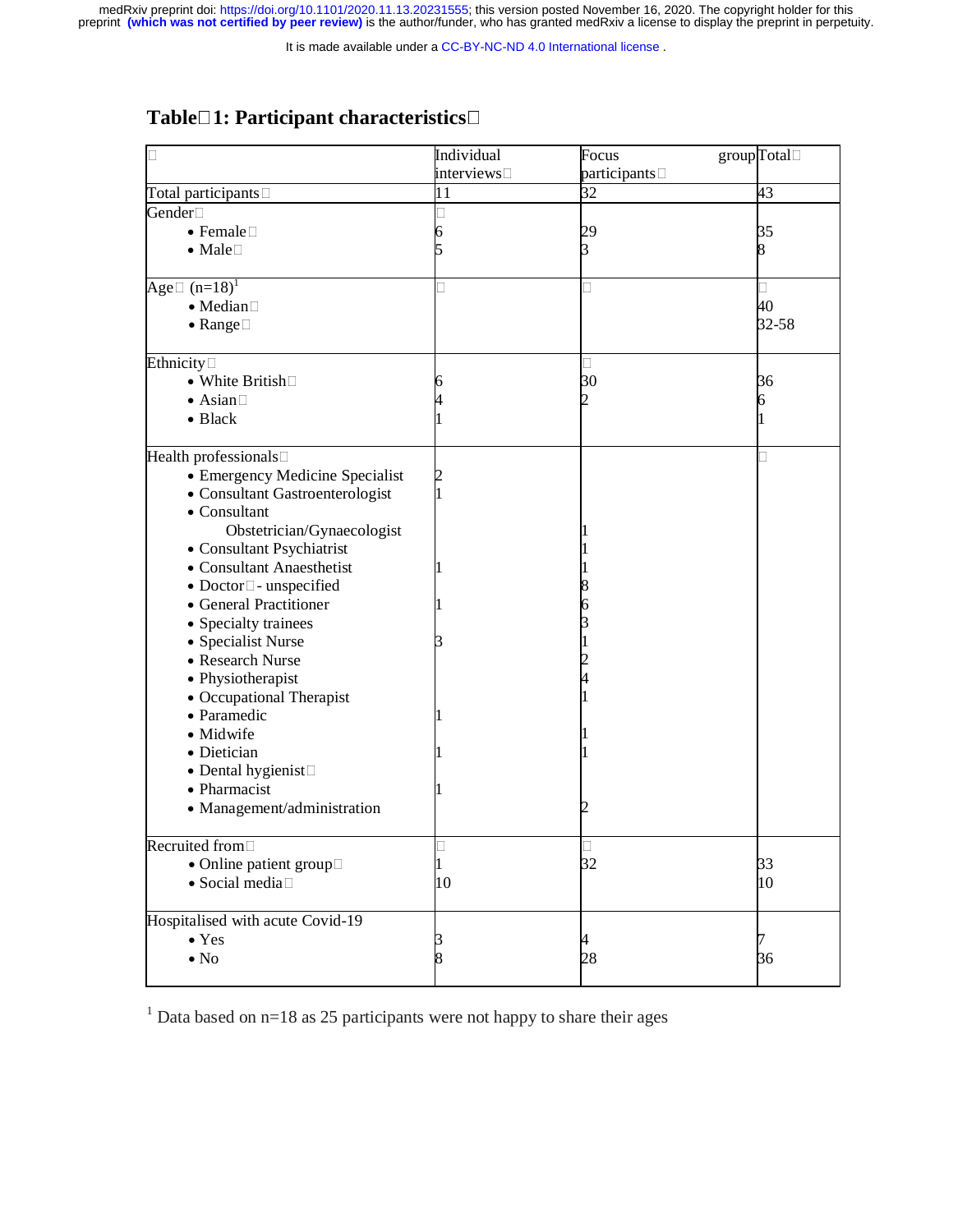#### **Box 1: 'ABCDEF' of Long Covid Clinical Quality Standards**

#### 1. **ACCESS:**

Services should be accessible to everyone with long Covid regardless of Covid positive PCR, antibody test, or hospitalisation status. However, as the evidence base and diagnostic criteria develop, referral criteria to specialist services may need refinement to ensure optimal resource utilisation.

#### **2. BURDEN OF ILLNESS:**

The burden of treatment needs to be minimized. A "one-stop shop" model could facilitate this such as those developed for other complex conditions eg: memory impairment. Alternatively, a shared care model, with clearly defined care pathways disseminated between the community and secondary care is likely to be more achievable for many localities and accords with the Department of Health's long-term conditions model. Such approaches have been applied for over 10 years to multisystem conditions including inflammatory arthritides and diabetes or mental health problems. Outcomes are non-inferior to those achieved through secondary care management<sup>26</sup> and may benefit from enhancing patients' self-efficacy, confidence and satisfaction, and cost-efficacy.27 Successful integration relies on coordination between commissioners and providers, adequate financial resources and appropriate governance structures.

#### **3. CLINICAL RESPONSIBILITY AND CONTINUITY OF CARE**

A named clinician must be responsible for the patient at every stage. Management and relationship continuity combined with clinical responsibility are essential in any multisystem or chronic condition and are associated with patient and physician satisfaction, reduced clinician collusion of anonymity, physician trust and therefore treatment adherence, problem recognition and quality of management, and reduced healthcare utilisation and associated costs.<sup>28</sup> Such continuity has also been shown to improve outcomes in rehabilitation care settings - of particular relevance for long Covid. $29$ 

#### **4. MULTI-DISCIPLINARY REHABILITATION SERVICES**

Services must be multi-disciplinary. Integrated care requires professionals and practitioners from different backgrounds to work together to improve patient outcomes.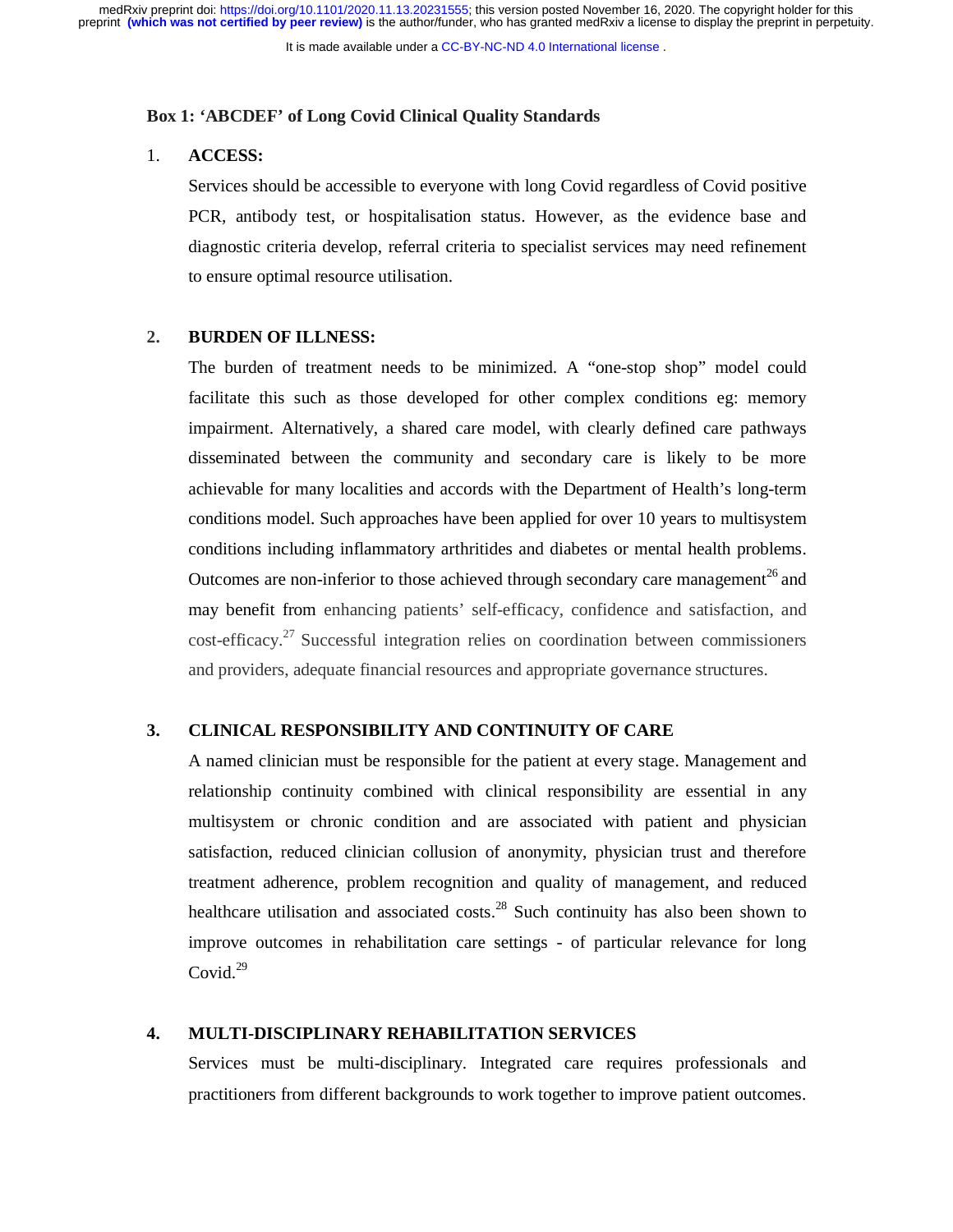It is made available under a [CC-BY-NC-ND 4.0 International license](http://creativecommons.org/licenses/by-nc-nd/4.0/) .

Multi-disciplinary team structures provide a shared identity and purpose encouraging trust, a more holistic and person-centred practice, minimizing errors and associated harms, improving efficiency of resource utilisation and reducing professional isolation and stress.<sup>30</sup> From cancer care to rehabilitation, such approaches have been widely implemented within the NHS to improve clinical outcomes, patient and family experience and professional satisfaction.

#### **5. EVIDENCE-BASED STANDARDS**

Evidence-based standards must be developed to guide consistent symptom management. These should guide the exclusion of potentially serious complications, management of new or existing co-morbidities, and holistically address symptoms and should acknowledge the best available evidence or consensus of best practice in the context of a rapid, dynamic context, rather than holding out for randomized controlled trials.

## **6. FURTHER DEVELOPMENT OF THE KNOWLEDGE BASE AND CLINICAL SERVICES**

Patients must be offered the opportunity for involvement in further research and service development, which should be enabled by the development of registries of patient data and facilitated through long Covid services. This reflects the key principles of patientcentred medicine and such experience-based co-design also improves alignment of research and service aims with patient priorities; development of meaningful and useful studies and services, in which patients are keen to participate; identification and minimization of barriers to access or utilization; enhanced patient education, information dissemination, and application of research findings; improved patient experience and cost efficiency.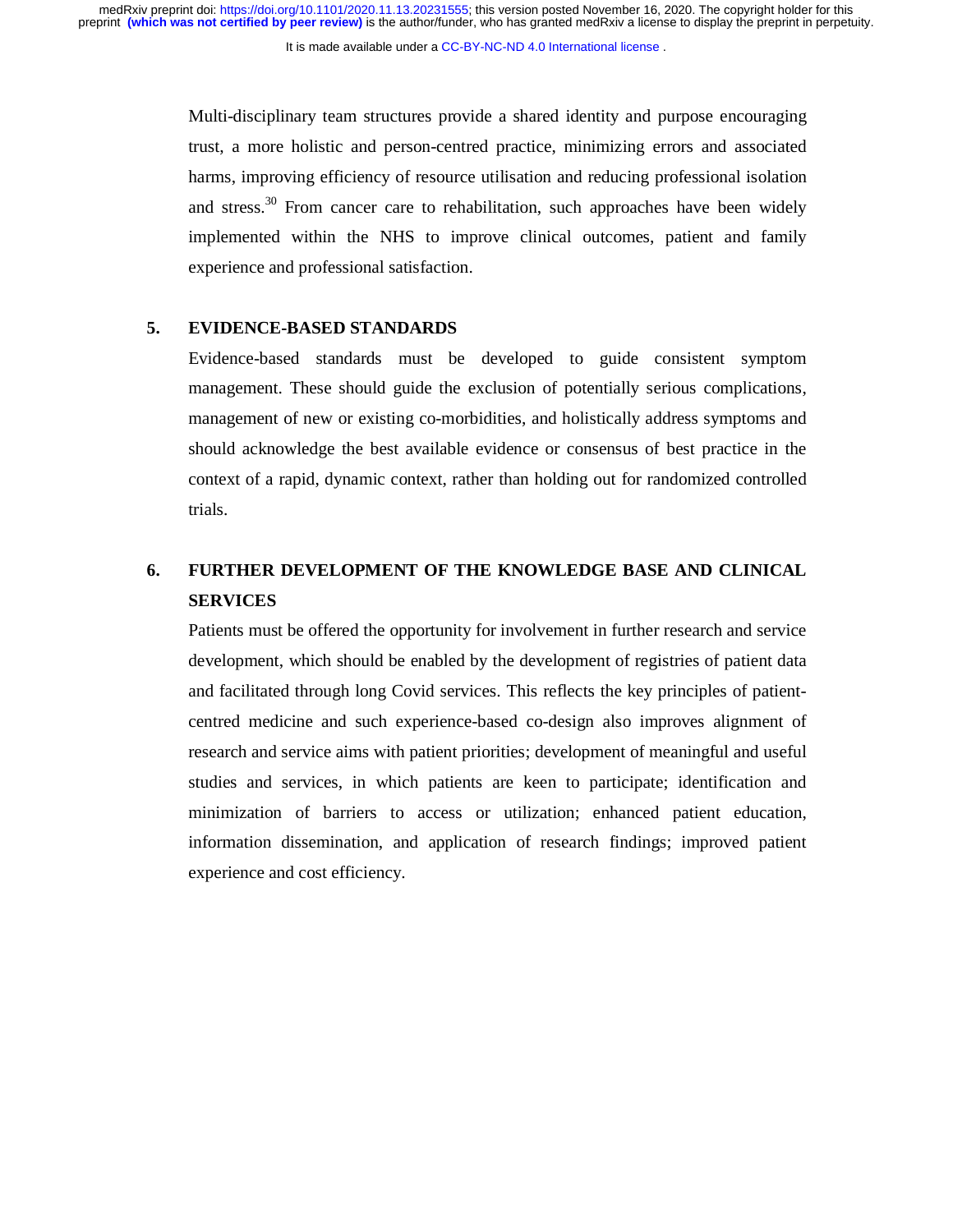It is made available under a [CC-BY-NC-ND 4.0 International license](http://creativecommons.org/licenses/by-nc-nd/4.0/) .

#### **Figure 1 Legend:**

*1. For example using the COVID 19 Yorkshire Screening Tool or post-COVID-19 Functional Status Tool (*https://www.england.nhs.uk/coronavirus/wp-

content/uploads/sites/52/2020/10/C0840\_PostCOVID\_assessment\_clinic\_guidance\_5\_Nov\_2 020.pdf - Appendices C and D)

<sup>2</sup>. Possible specialist investigations – not a definitive list

*3. FBC – Full Blood Count; U&Es – Urea and Electrolytes; LFTs – Liver Function Tests; CRP – C-Reactive Protein; Fe studies – Iron studies; CK – Creatinine kinase; CXR – Chest Radiograph; CT – Computed Tomography Scan; CTPA – Computed Tomography Pulmonary Angiogram; BP – Blood Pressure; ABPM – Ambulatory Blood Pressure Monitoring; ECG - Electrocardiogram; TTE – Transthoracic Echocardiogram; BNP – Brain-Natriuretic Peptide; MRI – Magnetic Resonance Imaging (study); CTA – Computed Tomography Angiography; USS – Ultrasound Scan; TFTs - Thyroid Function Tests; CTH – Computed Tomography (scan) of the Head*